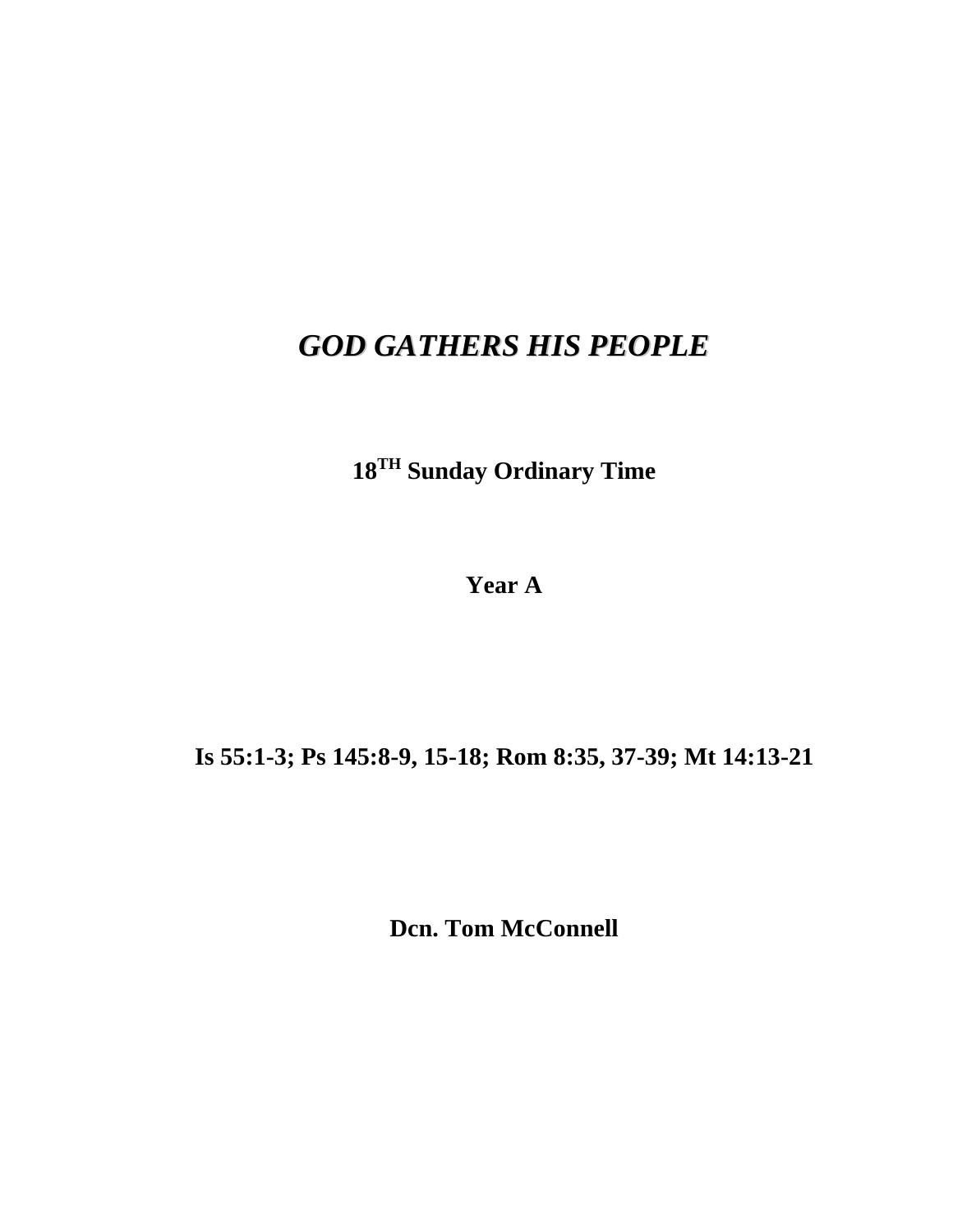**"God gathers His people"…**

**"Jesus withdrew to a deserted place…and the crowds followed Him on foot from their towns." [Mt 14:13]**

**Today's Gospel reading paints a vivid picture of a gathering….of the faithful and the curious. We see thousands of people….from all walks of life….from numerous cities and villages along the eastern shore of the Sea of Galilee….both the young and the old….all coming to a deserted place looking for Jesus. We can imagine fishermen, farmers, mothers & fathers, tailors, merchants, professionals, carpenters…leaving their homes from towns like Bethsaida, Julias, Hippos, Gamala, Gergesa…all seeking the one called--Jesus.**

**Why did they come? What compelled them to this place at this time? For what did they hunger?**

**Some were looking for hope and promise….some yearned for words of life from the Messiah….others needed mending or healing….some were just hungry for bread and fish!….but all were satisfied by Jesus.**

2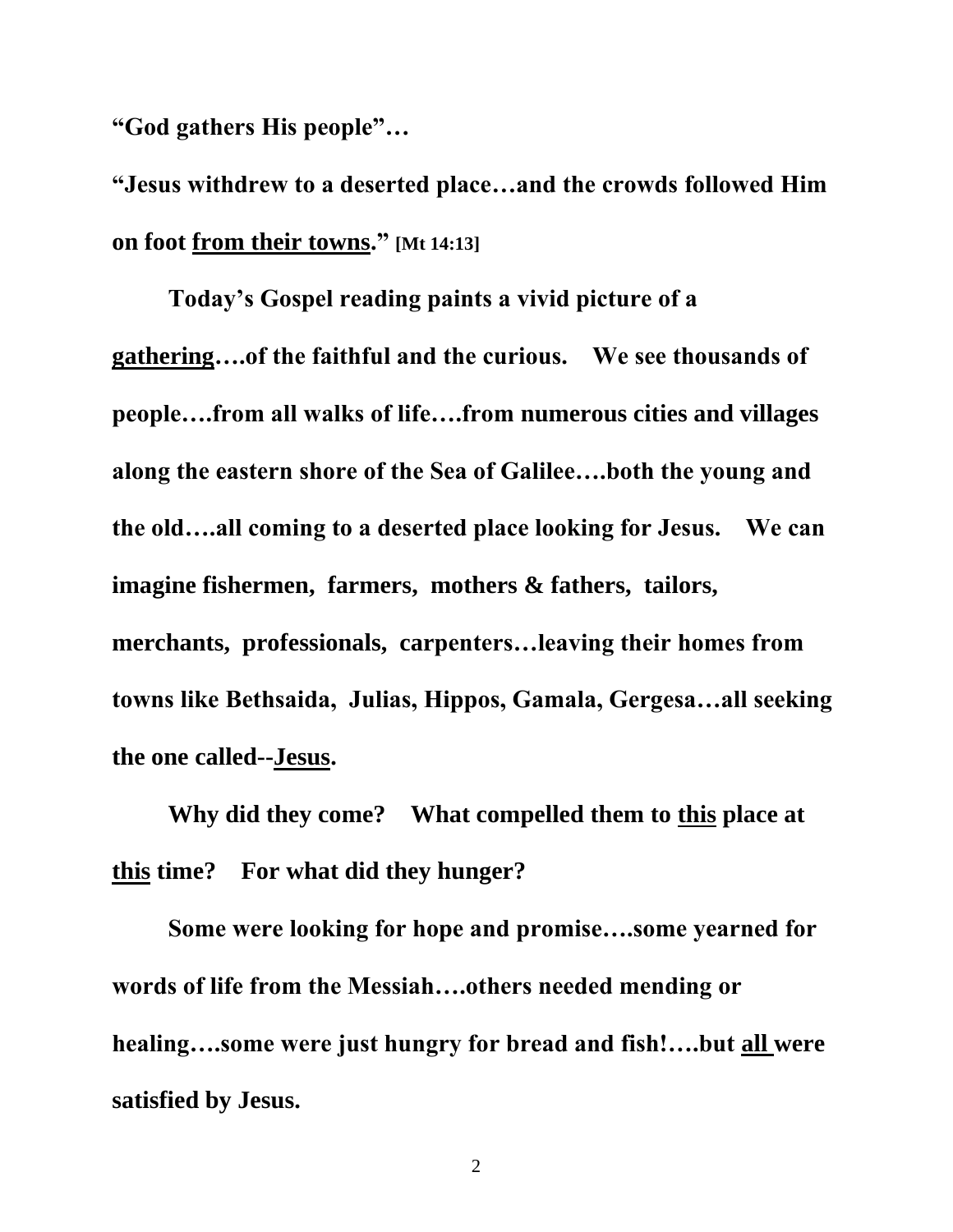**We can imagine a similar scene in today's Old Testament setting. Thousands of the Hebrew captives in Babylon gathered around Isaiah---the Prophet---to hear his promise of a covenantal banquet of life-giving food and drink. Even today's Psalmist reminds us that "The hand of the Lord feeds us our food in due season". [Ps 145:15]**

**In Jesus and the Church, Isaiah's promises in today's OT reading are fulfilled. All who are thirsty come to the living waters of baptism. The hungry delight in rich fare at the Lord's Table of plenty…given bread to eat and wine to drink at the Eucharistic feast.**

**That which was prophesied by Isaiah, was foreshadowed in the multiplying of the loaves to feed the 5,000. BTW, notice Matthew's choice of words: "Those who ate were about 5,000** *men***, not counting women and children." Apparently Matthew knew that it was the**  *men* **who would devour most, if not all, the food! Things haven't changed much, have they? Well, back to today's Gospel…Jesus is portrayed as a David-like shepherd who leads His flock to lie down**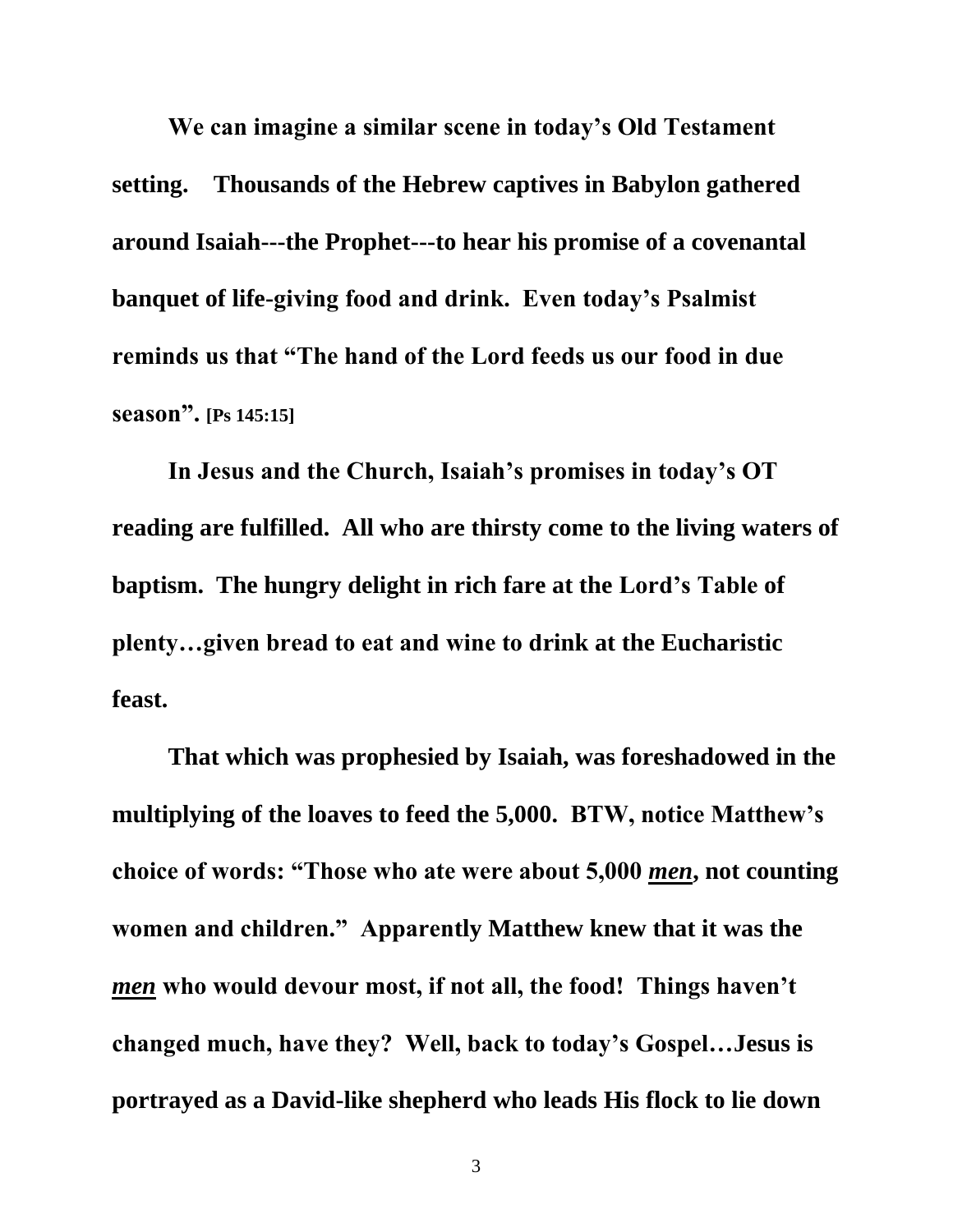**on green pastures as He spreads the table of the Messiah's banquet before them. [Ps 23] Jesus is shown as the new Moses, who likewise feeds vast crowds in a deserted place. Finally, Jesus is shown doing what the prophet, Elisha, did in the 4th chapter of 2 Kings satisfying the hunger of the crowd with a few loaves and having some left over. [2 Kgs 4:42-44]**

**Note the Eucharistic language in Matthew's Gospel: Jesus "took"….He "blessed"….He "broke"….and He "gave" the loaves. Sound familiar? All the readings today point to the Eucharistic gathering of the faithful….who hunger and thirst for Jesus, the living bread and the living water. And the leftovers are enough to fill precisely 12 baskets—1 for each of the apostles…the pillars of Holy Mother Church. [See Gal 2:9; Rev 21:14]**

**God continues to gather His people today….like the eagle of Deuteronomy "who incites its nestlings forth by hovering over its brood". [Dt 32:11]**

**And in the third Gospel, the Lucan Jesus says to the Church:**

4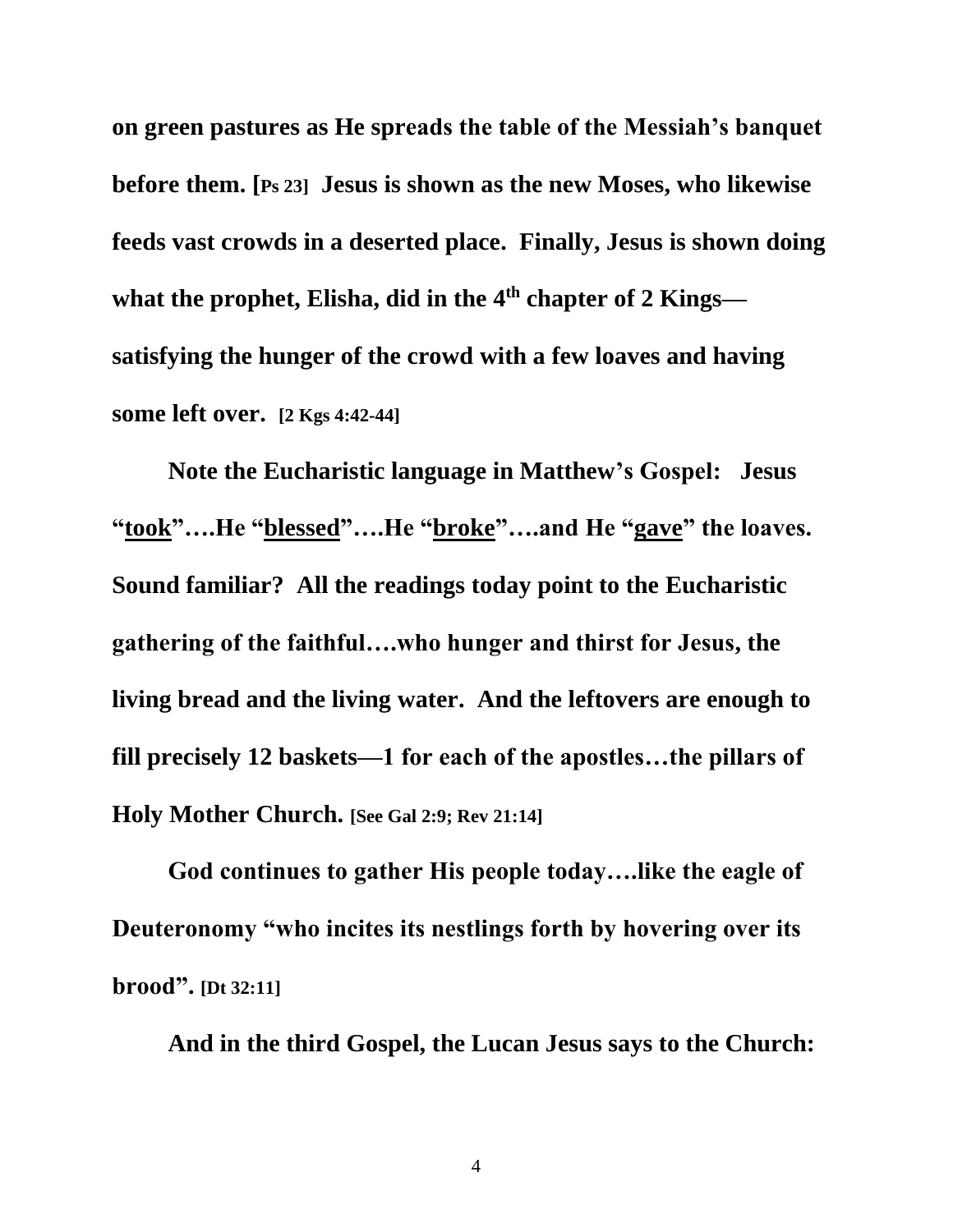**"***Jerusalem, Oh Jerusalem…how many times I yearned to gather your children together as a hen gathers her brood under her wings***…." [Lk 13:34]**

**We see another image of God uniting His church in the 16th Century hymn by "Looie Bourshwah" (Louis Bourgeois). Borrowing words from the** *Didache***, the first Catechism of the Church, his hymn beautifully echoes:**

> **"***As grain, once scattered on the hill sides, Was in this broken bread made one, So from all the lands thy Church be gathered Into thy Kingdom by thy Son.***"**

**Jesus beckons us all to come….from all walks of life…. from all our towns….with all our warts, our failures, our troubles, our frailties….to quench our hunger and our thirst at the table of plenty….where He gives Himself to us in sacrificial love. His extension of love to us---Saint Paul tells us today in the second reading from Romans---cannot be blocked or extinguished by anything.**